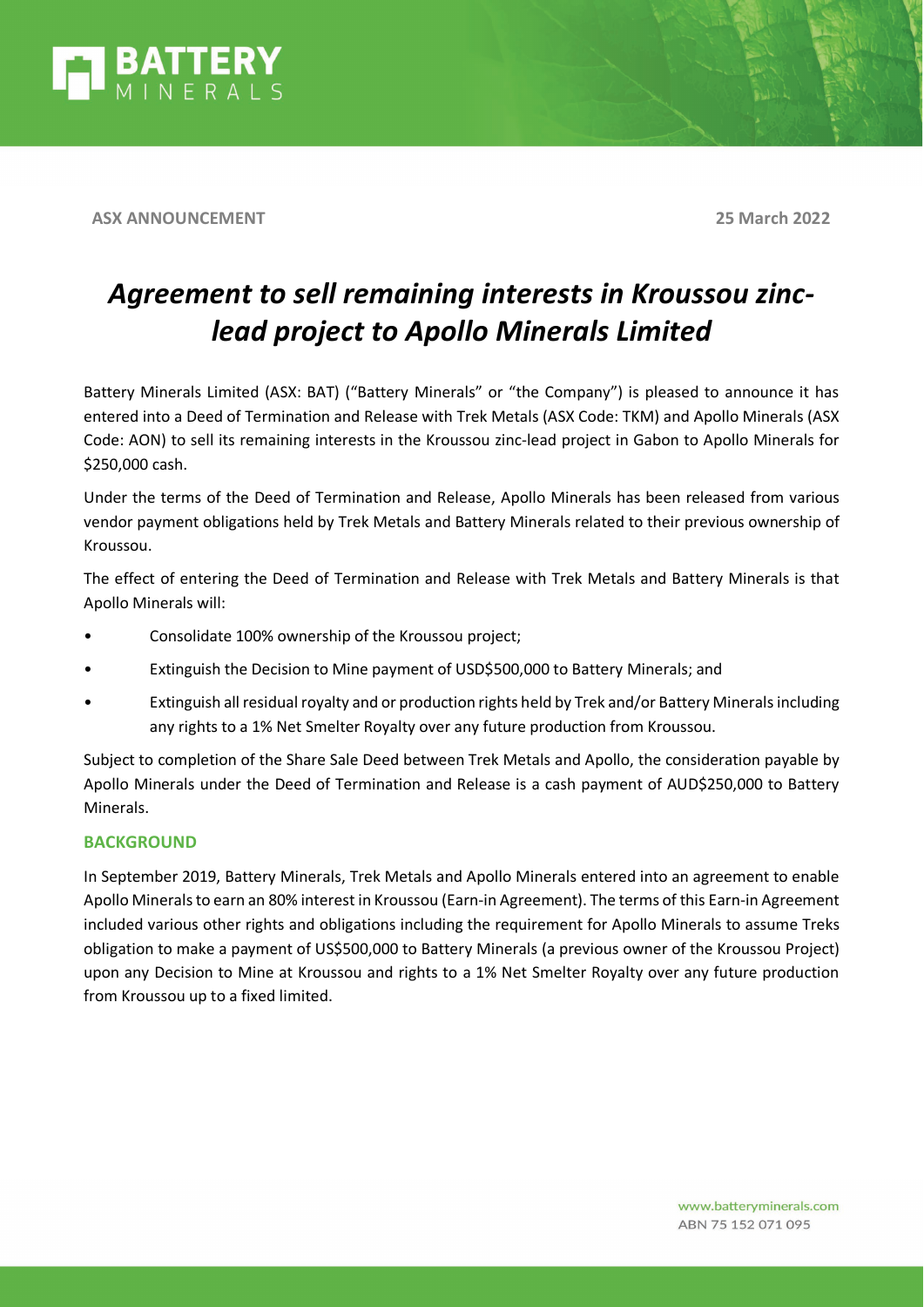

## **ABOUT BATTERY MINERALS (ASX:BAT)**

Battery Minerals is an ASX listed public company (BAT:ASX) focused on the exploration and development of high value mineral resources in Australia. In addition, the company retains exposure to the graphite market via a recent transaction to sell its Mozambique graphite assets to Tirupati Graphite (TGR:LSE) for \$12.5 million in cash and shares (pending govt. approval).

# *STAVELY-STAWELL PROJECT (Cu-Au)*

Comprises a single exploration licence (EL6871) covering a 65km strike of the Stawell Gold Corridor and northern extents of the Stavely-Dryden Belt in western Victoria. This large project is considered highly prospective for orogenic gold, as evidenced by the nearby multimillion ounce Stawell Gold Mine (Stawell Gold



Mines Pty Ltd) and VMS/porphyry copper-gold mineralisation, given the emerging discoveries within the Stavely Volcanics along strike southwards.

## *RUSSELLS PROJECT (Cu-Ni-Co-PGE)*

Comprises three exploration licences (E80/4944, E80/5347, E80/5348) covering 258km<sup>2</sup> of the Halls Creek Mobile Zone within the East Kimberley region of WA. The area includes widespread zones of strong surface copper anomalism, up to 29.9% Cu in rock chips, with the company currently planning a high impact drilling program testing recently identified VTEM conductors and strong surface copper anomalism.

## *MOZAMBIQUE (GRAPHITE)*

On 17 August 2021, Battery Minerals announced that it has entered into agreements, together with its subsidiary Rovuma Resources Limited, to sell its Montepuez and Balama Central graphite projects, through the sale of all the shares in its subsidiary Suni Resources SA, to the London Stock Exchange listed company, Tirupati Graphite plc for a total aggregate consideration of \$12.5 million in cash and shares (pending govt. approval). The pending sale provides the company with exposure to the booming graphite market whilst focussing on its Australian copper-gold exploration and corporate strategy.